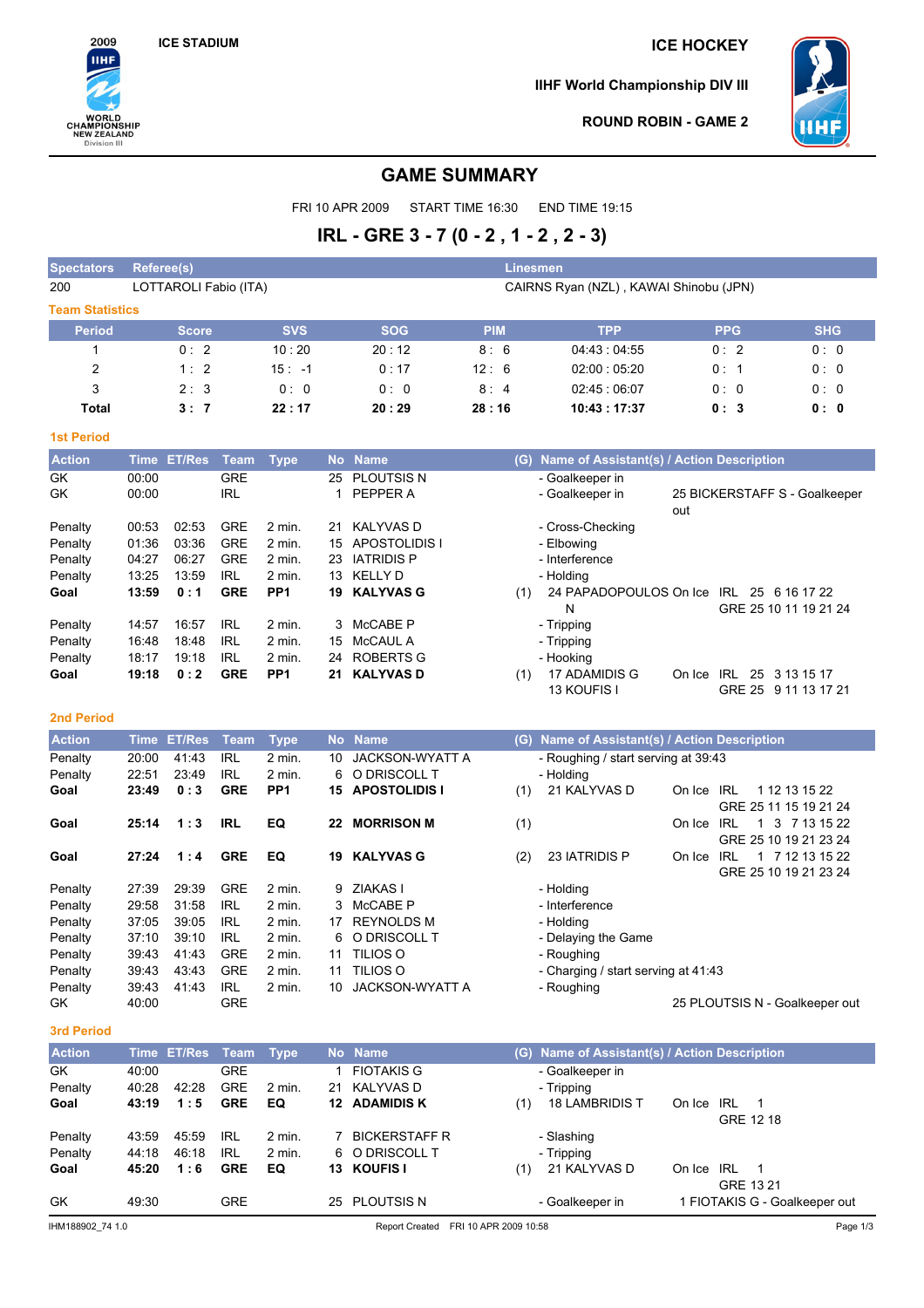

# **ICE STADIUM ICE HOCKEY**

### **IIHF World Championship DIV III**



#### **ROUND ROBIN - GAME 2**

| <b>Action</b> |       | Time ET/Res Team Type |            |                   | No Name              | (G) | Name of Assistant(s) / Action Description |            |               |                                |  |
|---------------|-------|-----------------------|------------|-------------------|----------------------|-----|-------------------------------------------|------------|---------------|--------------------------------|--|
| Goal          | 50:52 | 2:6                   | <b>IRL</b> | EQ                | <b>17 REYNOLDS M</b> | (1) | 6 O DRISCOLL T                            | On Ice IRL |               | 1 6 10 17                      |  |
|               |       |                       |            |                   |                      |     | 10 JACKSON-WYATT                          |            | <b>GRE 25</b> |                                |  |
|               |       |                       |            |                   |                      |     | А                                         |            |               |                                |  |
| Penalty       | 51:06 | 53:06                 | GRE        | 2 min.            | 24 PAPADOPOULOS N    |     | - Delaying the Game                       |            |               |                                |  |
| Penalty       | 54:20 | 56:20                 | IRL        | $2 \text{ min}$ . | 8 HIGGINS B          |     | - Hooking                                 |            |               |                                |  |
| Goal          | 54:39 | 3:6                   | <b>IRL</b> | EQ                | 22 MORRISON M        | (2) | 16 LECKEY R                               | On Ice IRL |               | 1 16 22                        |  |
|               |       |                       |            |                   |                      |     |                                           |            | <b>GRE 25</b> |                                |  |
| Goal          | 55:01 | 3:7                   | <b>GRE</b> | EQ                | 21 KALYVAS D         | (2) | 17 ADAMIDIS G                             | On Ice     | IRL           | - 1                            |  |
|               |       |                       |            |                   |                      |     | 15 APOSTOLIDIS I                          |            |               | GRE 25 15 17 21                |  |
| Penalty       | 58:40 | 60:00                 | <b>IRL</b> | 2 min.            | 6 O DRISCOLL T       |     | - Hooking                                 |            |               |                                |  |
| GK.           | 60:00 |                       | <b>IRL</b> |                   |                      |     |                                           |            |               | 1 PEPPER A - Goalkeeper out    |  |
| GK            | 60:00 |                       | <b>GRE</b> |                   |                      |     |                                           |            |               | 25 PLOUTSIS N - Goalkeeper out |  |
|               |       |                       |            |                   |                      |     |                                           |            |               |                                |  |

## **Goalkeeper Records**

**Team : IRL - Ireland Team : GRE - Greece**

| No Name              | SOG - | <b>SVS</b> | <b>MIP</b> | No Name                  | <b>SOG</b> | <b>SVS</b> | <b>MIP</b> |
|----------------------|-------|------------|------------|--------------------------|------------|------------|------------|
| PEPPER Adam          | 29    | 24         | 60:00      | 25 PLOUTSIS Ntalimpor    | 20         | 17         | 50:30      |
| 25 BICKERSTAFF Scott |       |            |            | <b>FIOTAKIS Georgios</b> |            |            | 09:30      |

#### **Game Statistics**

|              | Team : IRL (white)        |                |          |                |                |                |                      |           |                |                   |
|--------------|---------------------------|----------------|----------|----------------|----------------|----------------|----------------------|-----------|----------------|-------------------|
|              |                           |                |          |                |                |                | <b>Shots on Goal</b> |           |                |                   |
| No Pos Name  |                           | G              | A        | <b>PIM</b>     | 1              | $\overline{2}$ | 3 <sup>1</sup>       | <b>OT</b> | <b>TS</b>      | $\pmb{+}/\pmb{-}$ |
| 6 D          | O DRISCOLL Timothy        | 0              | 1        | 8              | 1              | 0              | 0                    |           | 1              | $+1$              |
| 7F           | <b>BICKERSTAFF Ross</b>   | 0              | 0        | $\overline{c}$ | 0              | 0              | 0                    |           | $\Omega$       | 0                 |
| 13 D         | <b>KELLY Dean</b>         | 0              | $\Omega$ | $\overline{c}$ | 2              | 0              | 0                    |           | 2              | 0                 |
| 15F          | McCAUL Adam               | 0              | $\Omega$ | $\overline{c}$ | 2              | 0              | 0                    |           | $\overline{2}$ | 0                 |
| 22 F         | <b>MORRISON Mark</b>      | $\overline{c}$ | 0        | 0              | 4              | 0              | 0                    |           | $\overline{4}$ | $+1$              |
| 3 D          | <b>McCABE Patrick</b>     | 0              | 0        | 4              | 2              | 0              | 0                    |           | $\overline{2}$ | $+1$              |
| 4 F          | COOPER Stephen            | 0              | 0        | 0              | 0              | 0              | 0                    |           | 0              | 0                 |
| 12 D         | <b>GIBSON David</b>       | 0              | 0        | 0              |                | 0              | 0                    |           |                | $-1$              |
| 17F          | <b>REYNOLDS Mark</b>      |                | $\Omega$ | $\overline{c}$ | 3              | 0              | 0                    |           | 3              | $+1$              |
| 24 F         | <b>ROBERTS Gareth</b>     | 0              | 0        | $\overline{c}$ | $\overline{c}$ | 0              | 0                    |           | $\overline{c}$ | 0                 |
| 8F           | <b>HIGGINS Barry</b>      | 0              | 0        | 2              | 0              | 0              | 0                    |           | $\mathbf 0$    | 0                 |
| 10F          | <b>JACKSON-WYATT Adam</b> | 0              | 1        | 4              | $\overline{2}$ | 0              | 0                    |           | 2              | $+1$              |
| 11 F         | <b>DARCY Philip</b>       | 0              | 0        | 0              | 0              | 0              | 0                    |           | 0              | 0                 |
| 16 D         | <b>LECKEY Robert</b>      | 0              |          | 0              | 0              | 0              | 0                    |           | $\Omega$       | $+1$              |
| 21 F         | <b>ADAMS Christopher</b>  | 0              | 0        | 0              | 0              | 0              | 0                    |           | $\Omega$       | 0                 |
| 9F           | <b>BALMER Stephen</b>     | 0              | 0        | 0              | 1              | 0              | 0                    |           | 1              | 0                 |
| 18 F         | <b>GUEST Andrew</b>       | 0              | 0        | 0              | 0              | 0              | 0                    |           | 0              | 0                 |
| 23 F         | <b>ADAMS Stephen</b>      | 0              | $\Omega$ | 0              | 0              | 0              | 0                    |           | 0              | 0                 |
| 1 GK         | PEPPER Adam               | 0              | 0        | 0              | 0              | 0              | 0                    |           | 0              |                   |
| 25 GK        | <b>BICKERSTAFF Scott</b>  | $\Omega$       | 0        | 0              | 0              | 0              | 0                    |           | $\Omega$       |                   |
| <b>Total</b> |                           | 3              | 3        | 28             | 20             | 0              | 0                    |           | 20             |                   |

#### **Head Coach :** TIBBETTS James

**Team : GRE (blue)**

|             | Team : GRE (blue)                 |                      |  |            |  |  |   |     |    |       |
|-------------|-----------------------------------|----------------------|--|------------|--|--|---|-----|----|-------|
|             |                                   | <b>Shots on Goal</b> |  |            |  |  |   |     |    |       |
| No Pos Name |                                   | G.                   |  | <b>PIM</b> |  |  |   | OT. | ΤS | $+/-$ |
| 10 F        | <b>VALSAMAS-RALLIS Alexandros</b> |                      |  | 0          |  |  | 0 |     | 0  | 0     |
| 19 F        | <b>KALYVAS Georgios</b>           |                      |  |            |  |  | 0 |     | 3  | 0     |
| 21 F        | <b>KALYVAS Dimitrios</b>          |                      |  | 4          |  |  | 0 |     | 4  | $+2$  |
| 23 D        | <b>IATRIDIS Panagiotis</b>        |                      |  |            |  |  | 0 |     |    | 0     |
| 24 D        | PAPADOPOULOS Nikolaos             |                      |  |            |  |  | 0 |     | 4  | 0     |